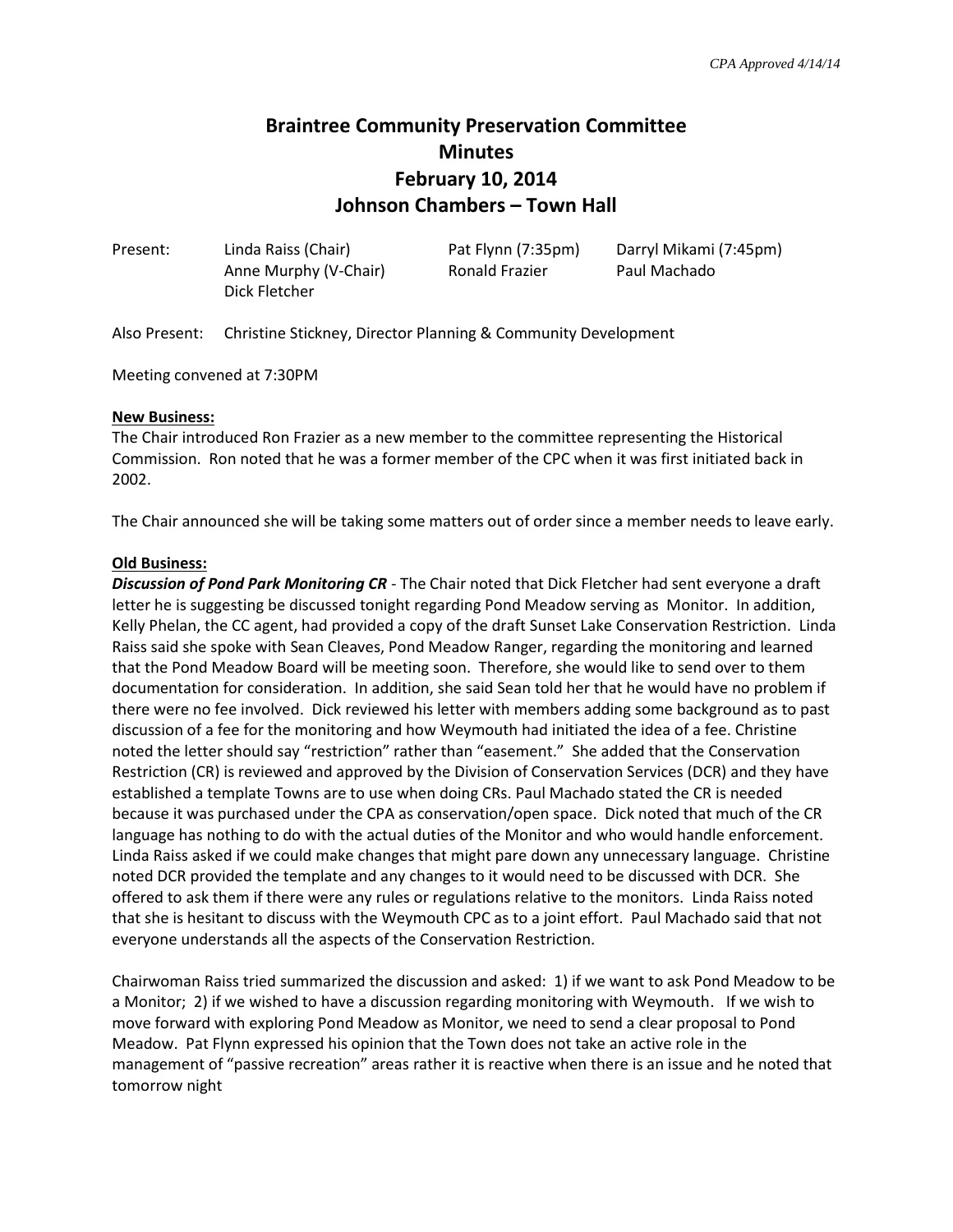Page 2 CPC Minutes 2/10/14

for example the Conservation Commission is meeting with neighbors on Eaton's Pond – town property with no management.

Paul Machado asked if someone is filling on this property who would enforce – Christine responded we have had issues like this with the Blue Hill Cemetery filling on another conservation parcel. Our Conservation Agent, Kelly Phelan, has handled it when the land is in the care and custody of the Conservation Commission. If land is just open town-owned land the Zoning Enforcement Agent in Inspectional Services may have to handle.

The Chair asked again what the Committee wants to do. Anne Murphy suggested sending over the documentation.

Paul Machado **MOTION** that the Committee send the draft restriction with the cover letter to the Pond Meadow Park folks but delete references to the Weymouth CPC and a fee, second by Pat Flynn – Unanimously voted.

The Chair requested Christine amend the letter and send it to Pond Meadow Park. Pat Flynn asked for the definition of conservation lands in Town and Dick responded that in this case it would be conservation lands purchased with CP funds. Paul Machado asked if Christine would check with DCR about any requirements, policies as to the Monitor.

Anne Murphy leaves the meeting at 8:15pm.

*Web Page Development:* Linda Raiss said everyone at the last meeting was given the proposed pages and asked to respond. She has received responses from Paul Machado, Dick Fletcher and Anne Murphy. Linda asked if the information should be presented by categories with each project within a category listed chronologically. Dick Fletcher suggested it should be put together by project, i.e. Old Thayer library and all the projects in one section. Linda commented it will be a good resource for the Committee and she will incorporate. Dick Fletcher commented there is no reason to come back, just put it on the Town website .

*Gallivan House Update:* Christine shared an e-mail from Susan Kelly at the Braintree Cooperative Bank dated 2/5/14 updating the committee on the progress of the mortgage application. She also reported a conversation that she had with Matt Mees that the Historical Society has established a subcommittee to assist the efforts with the Gallivan House and no decision has been made as to the CP funds and the Historic Preservation Restriction.

## **Administrative Matters:**

Annual CPA Meeting: Members decided to have their Annual Public Hearing at their April 14, 2014 meeting. Christine will advertise in the newspaper.

Members reviewed their contact information and made revisions. Christine will send out a new list.

Pat Flynn leaves the meeting at 8:35pm